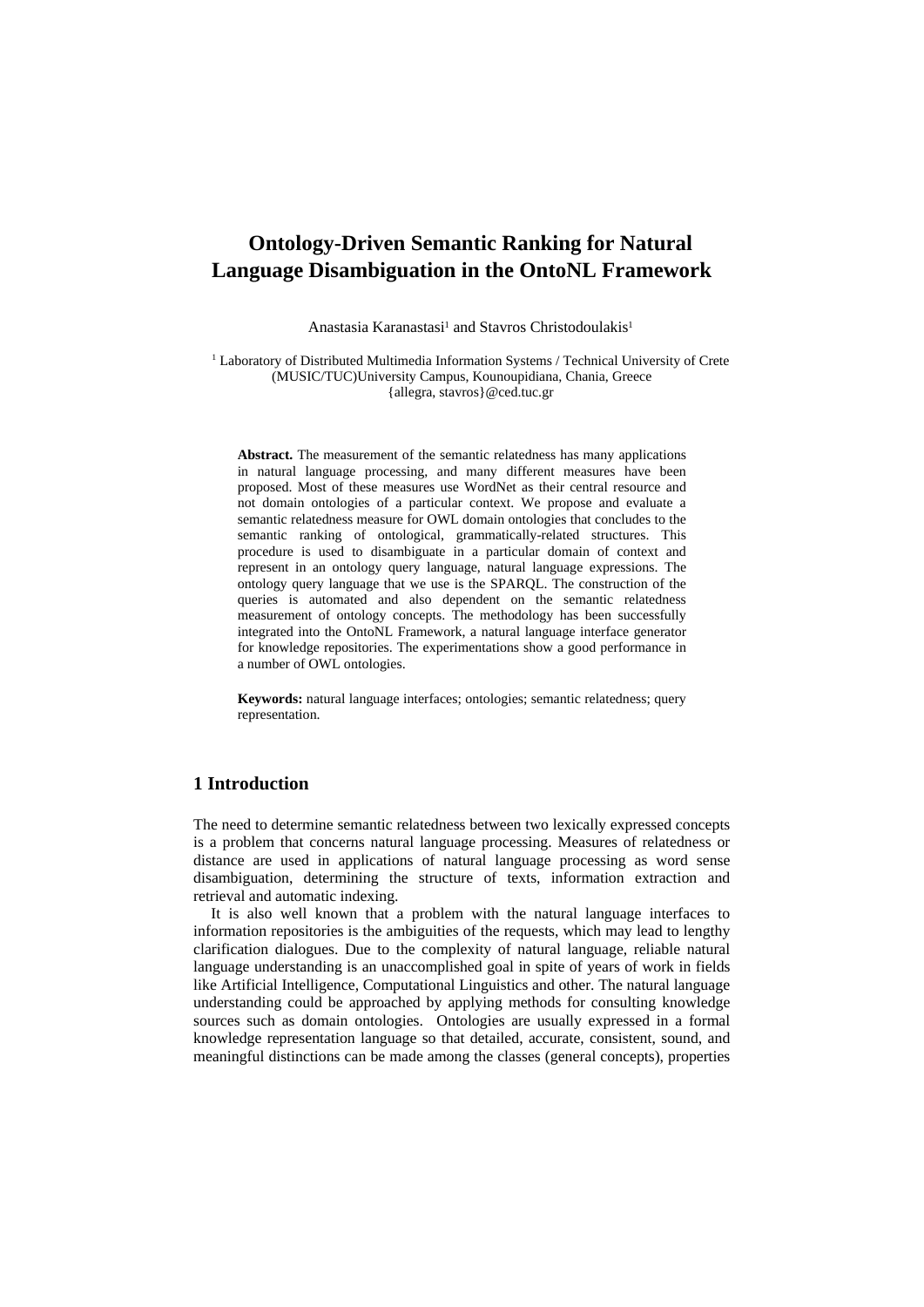(those concepts may have), and the relations that exist among these concepts. A module dealing with ontologies can perform automated reasoning using the ontologies, and thus provide advanced services to intelligent applications such as: conceptual/semantic search and retrieval, software agents, decision support, speech and natural language understanding and knowledge management.

Knowing the context in which an ambiguity occurs is crucial for resolving it. This observation leads us to try to exploit domain ontologies that describe the domain of use of the natural language interface. The methodology that we have developed is reusable, domain independent and works with input only from the OWL ontology that was used as a reference schema for constructing a knowledge repository.

This methodology is integrated in the OntoNL Framework [[3\]](#page-14-0), a natural language interface generator to knowledge repositories. In comparison with natural language interfaces that focus either on developing methodologies only for syntactic analysis or for a specific application, the OntoNL Framework is able to address uniformly a range of problems in sentence analysis each of which traditionally had required a separate computational mechanism. In particular a single architecture handles both syntactic and semantic ambiguities, handles ambiguity at both a general and a domain specific environment and uses semantic relatedness measures on the concepts of the ontology to provide better ranked results. The communication is done through APIs. Note that different domain ontologies may be just imported in the system, provided that they are expressed in the same knowledge representation language (OWL). The Framework is therefore reusable with different domain ontologies.

We examine how consulting domain ontologies can help to do semantic language processing and disambiguation, not just syntactic. To this end, we have developed and evaluated a semantic relatedness measure for domain ontologies that concludes to semantic ranking. The semantic ranking is a methodology for ranking related concepts based on their commonality, related senses, conceptual distance, specificity and semantic relations. This procedure concludes to the natural language representation for information retrieval using an ontology query language, the SPARQL. The SPARQL queries are ranked based on the semantic relatedness measure value that is also used for the automatic construction of the queries.

An application of the OntoNL Framework that addresses a semantic multimedia repository with digital audiovisual content of soccer events and metadata concerning soccer in general, has been developed and demonstrated in the 2nd and 3rd Annual Review of the DELOS II EU Network of Excellence (IST 507618) [\(http://www.delos.info/](http://www.delos.info/) ).

# **2 Related Work**

The known methodologies for measuring semantic relatedness are based on lexical resources or WordNet [\[2](#page-14-1)] and other semantic networks or computing taxonomic path length. All approaches that we are aware of measuring semantic relatedness that use a lexical resource construe the resource, in one way or another, as a network or directed graph, and then base the measure of relatedness on properties of paths in this graph [\[4](#page-14-2)], [[5\]](#page-14-3).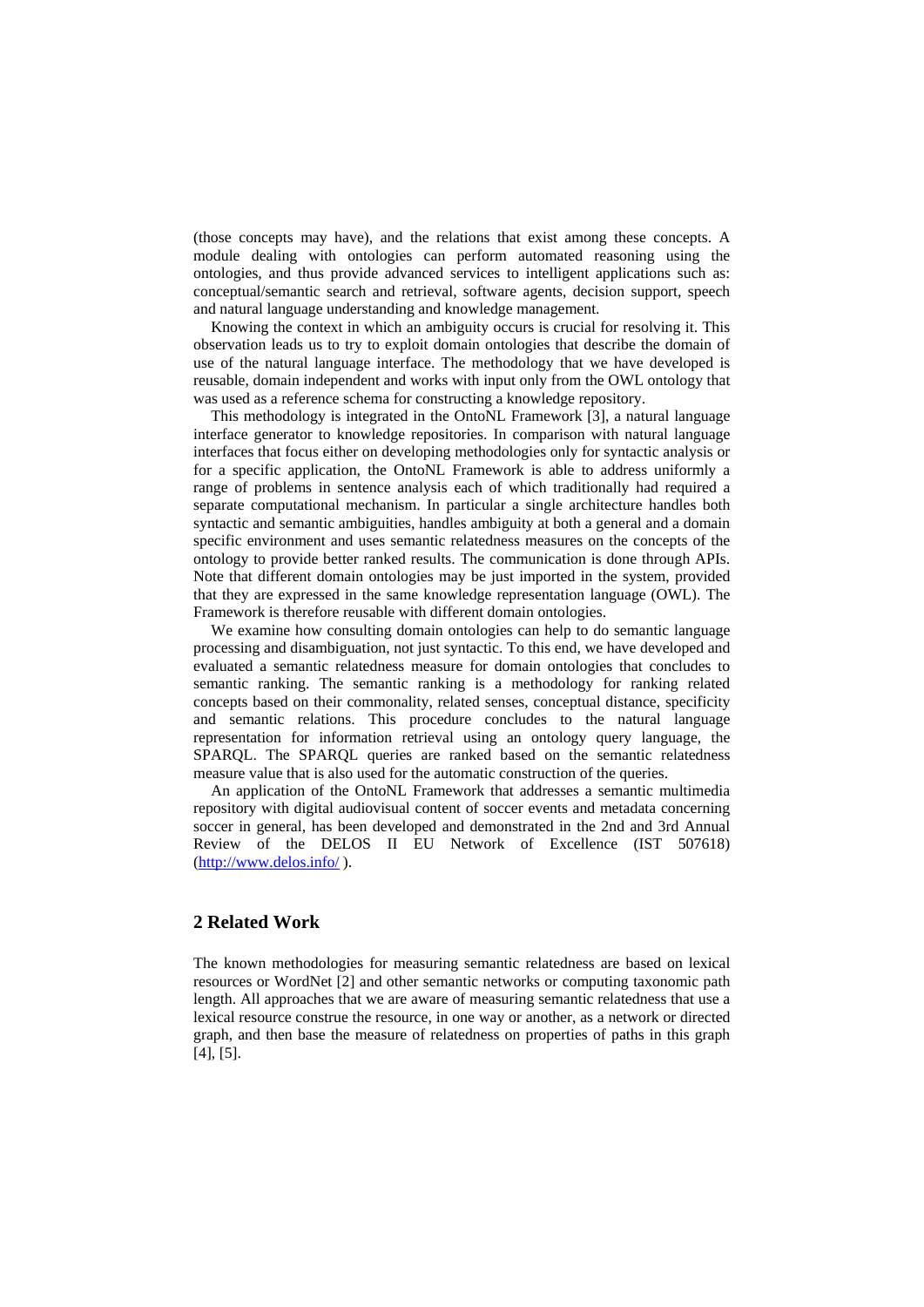Most of the methods use the WordNet [[1\]](#page-14-4), a broad coverage lexical network of English words, as a semantic network. Nouns, verbs, adjectives, and adverbs are organized into synonym sets (synsets), each representing one underlying lexical concept, that are interlinked with a variety of relations. A simple way to compute semantic relatedness in a taxonomy such as WordNet is to view it as a graph and identify relatedness with path length between the concepts [\[9](#page-14-5)]. This approach was followed in other networks also, like the MeSH (Medical Subject Headings) [\(http://www.ncbi.nlm.nih.gov/entrez/query.fcgi?db=mesh](http://www.ncbi.nlm.nih.gov/entrez/query.fcgi?db=mesh)), a semantic hierarchy of terms used for indexing articles in the bibliographic retrieval system MEDLINE, by Rada et al., [\[7](#page-14-6)], [[8\]](#page-14-7). The principal assumption of Rada and colleagues was that "the number of edges between two terms in the MeSH hierarchy is a measure of conceptual distance between the terms".

Despite its apparent simplicity, a widely acknowledged problem with the edgecounting approach is that it typically "relies on the notion that links in the taxonomy represent uniform distances", which is typically not true. Sussna's approach to scaling [\[10](#page-14-8)], Wu and Palmer's Conceptual Similarity [[11\]](#page-14-9) and Leacock and Chodorow's normalized path length [[5\]](#page-14-3) are efforts in WordNet to overcome the problem of the edge-counting approach.

One last approach for measuring semantic relatedness attempts to counter problems inherent in the structures of a general ontology by incorporating an additional, and qualitatively different, knowledge source, namely information from a corpus [[1\]](#page-14-4), as was first proposed in [[9\]](#page-14-5). The key idea underlying Resnik's approach [[9\]](#page-14-5) is the intuition that one criterion of similarity between two concepts is "the extent to which they share information in common", which in an IS-A taxonomy can be determined by inspecting the relative position of the most-specific concept that subsumes them both. In order to overcome the information loss in Resnik's method, Lin presented a universal similarity measure [\[6](#page-14-10)]. Noticing that all of the similarity measures known to him were tied to a particular application, domain, or resource, Lin attempted to define a measure of similarity that would be both universal (applicable to arbitrary objects and "*not presuming any form of knowledge representation*") and theoretically justified ("*derived from a set of assumptions*", instead of "*directly by a formula*", so that "*if the assumptions are deemed reasonable, the similarity measure necessarily follows*"). Lin's measure also referred to similarities and he took into account only the commonality and differences of two terms. The objective was to compute the similarity of ordinal values and words.

All the research results presented in the literature so far [[5](#page-14-3)], [\[6](#page-14-10)], [\[7](#page-14-6)], [\[9](#page-14-5)], [\[10](#page-14-8)], [\[11](#page-14-9)] were tested in specific ontologies like the WordNet and the MeSH ontology, they are not general and have not been tested in different domain ontologies that refer to different contexts. The WordNet and MeSH ontologies are well formed hierarchies of terms and the methodologies that have used them examined basically similarity between terms and not relatedness between concepts.

In a framework like the OntoNL that needs to preserve its generality we could not rely on a general hierarchy of terms like the WordNet to disambiguate user expressions or the MeSH ontology a semantic hierarchy of terms used for indexing articles in the medical domain. We propose a method that can be used for computing semantic relatedness between concepts that constitute domains of context and are described by OWL domain ontologies.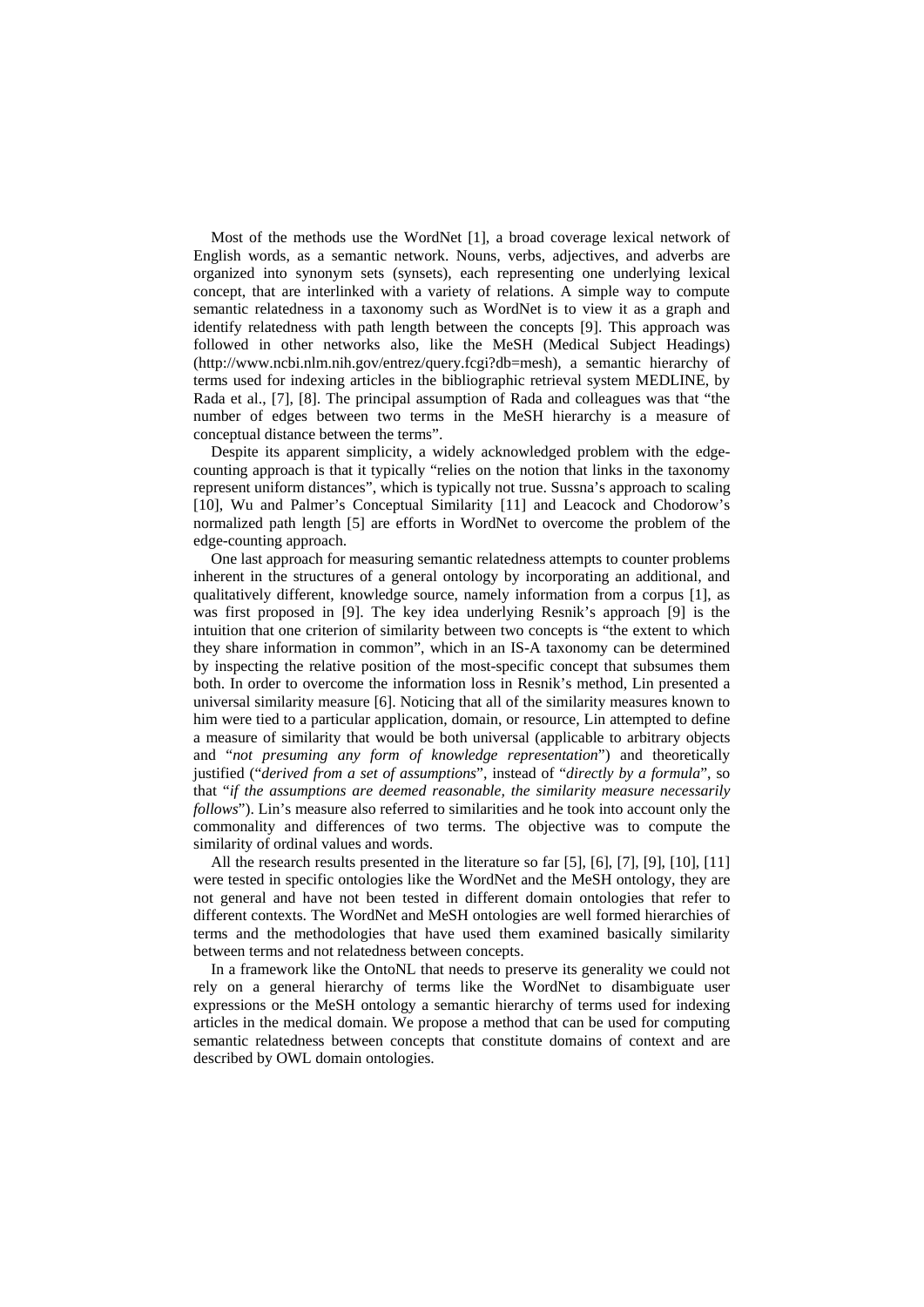The semantic ranking procedure proposed here is designed to clarify sense ambiguities. The procedure uses information from the ontologies and the specific clusters of context inside an ontology. Given an OWL ontology, weights are assigned to links based on certain properties of the ontology, so that they measure the level of relatedness between concepts. In this way we can identify related concepts in the ontology that guide the semantic search procedure. The semantic relatedness is used for the determination of the optimum, most related path that leads from the source concept-subject part to the target concept-object part of a natural language expression.

An important issue that we also attack is the need of an asymmetric measure, since all the previous approaches are based on symmetric measures. Asymmetric relatedness denotes that the relatedness between A and B is not necessarily the same as the relatedness between B and A. This is an important aspect for natural language processing since relations that are described with natural language do not indicate mathematical rules. Also, in a domain ontology we need to take into account the total of information loss in an IS-A taxonomy between the nodes that we want to test their similarity or relatedness and their common subsumer (common root node). The semantic information each concept inherits from the root node may be the same but its specialization defined by new properties that it carries is not the same for all the concepts.

All these parameters modulated the proposed semantic relatedness measure described in Section 4. We also need to point that this measure was developed to help the natural language disambiguation process when the use of domain ontologies is not enough to determine the sense words are used in an utterance for a specific domain of context, as it is described in Section 3.

## **3 The OntoNL Semantic Disambiguation Algorithm**

The purpose of semantic disambiguation in natural language processing, based on a particular domain is to eliminate the possible senses that can be assigned to a word in the discourse, and associate a sense which is distinguishable from other meanings (WordNet gives only generic categories of senses and not domain specific. This domain specific disambiguation is much more powerful).

In particular, the common types of ambiguity encountered in the OntoNL Framework are:

- 1. The natural language expression contains general keywords that can be resolved by using only the ontology repository (ontological structures and semantics).
- 2. One of the subject or object part of the language model cannot be disambiguated by using the ontology repository.
- 3. Neither the subject nor the object part contains terms disambiguated using the ontological structures.

Next, we describe the entire semantic disambiguation algorithm based on the different levels of ambiguities using a UML Activity Diagram [\(Fig. 1\)](#page-4-0). It is a general approach where the disambiguation is based on an OWL repository.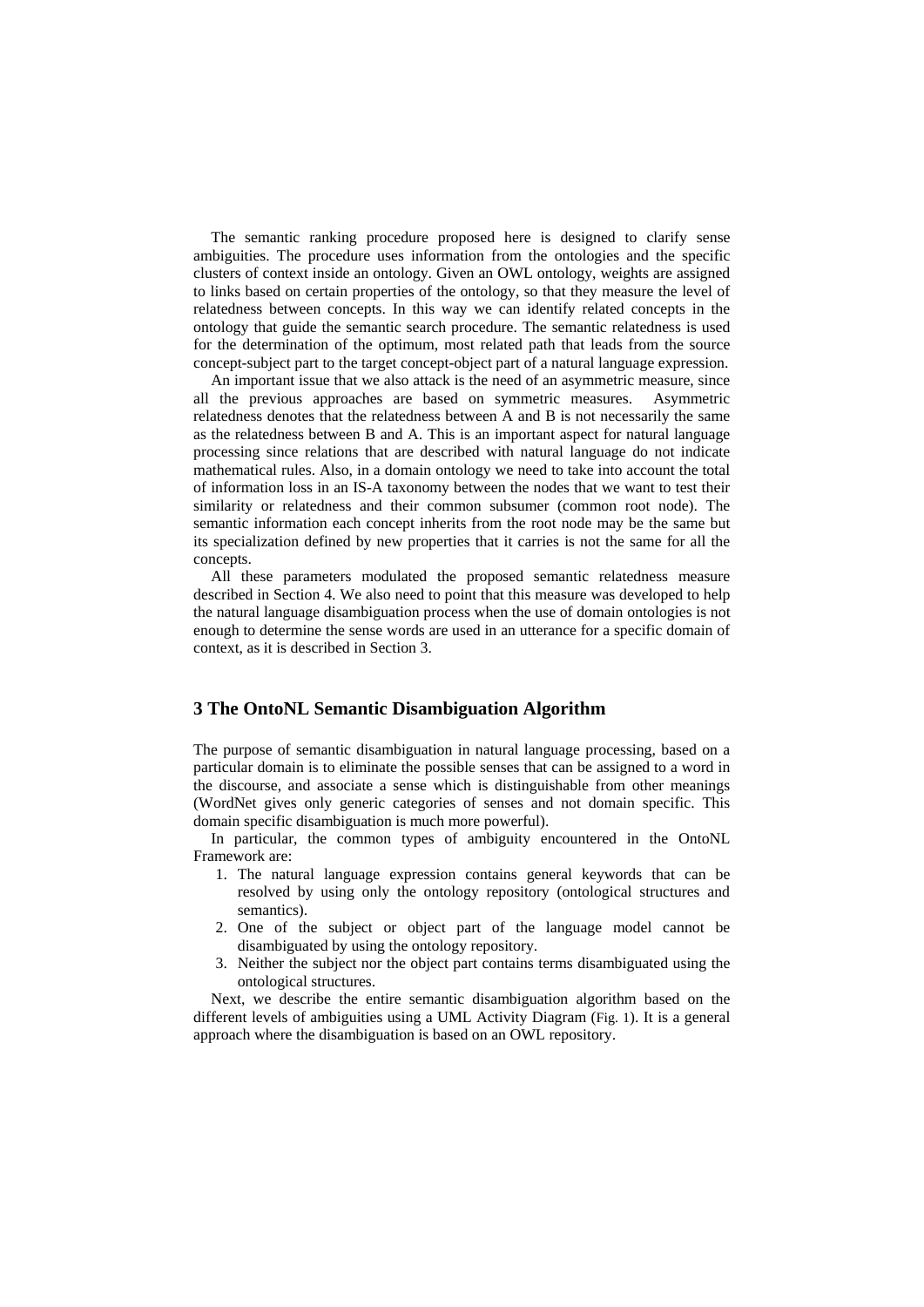

**Fig. 1.** The OntoNL Semantic Disambiguation procedure

<span id="page-4-0"></span>

<span id="page-4-1"></span>**Fig. 2**. The OntoNL Language Model that derives from the syntactic and semantic analysis, based on the OntoNL Natural Language Expressions.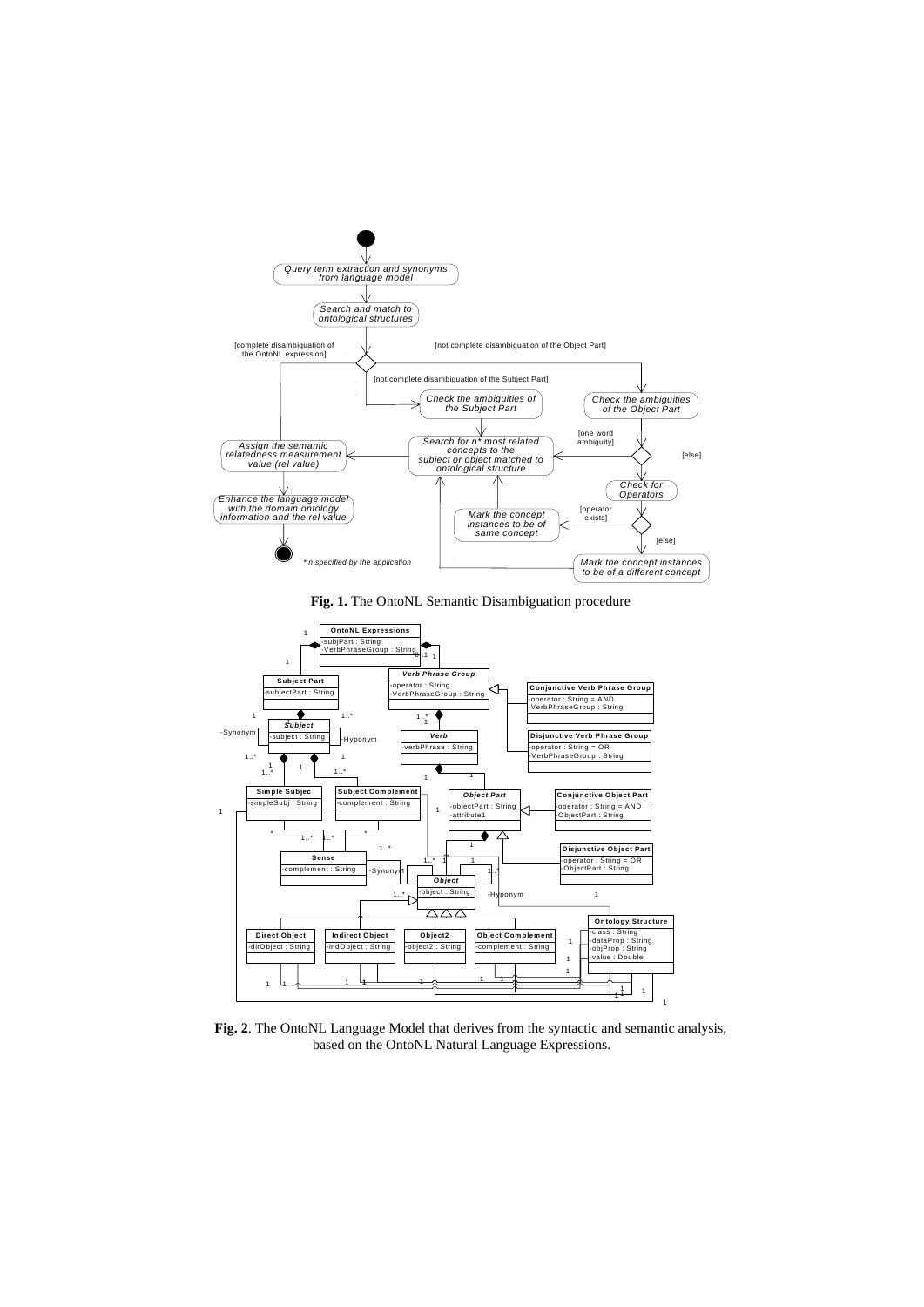The language model that is referred in the last activity of the semantic disambiguation procedure of [Fig. 1](#page-4-0)is described by the UML Class Diagram of [Fig. 2](#page-4-1). In this model diagram there are classes representing the grammatical relations that are connected with associations. There are lists of words that constitute the basic sentence structures, like the subject and the object and there are complements and special cases of objects that predicate them. The OntoNL Expressions is the general class that summarizes the cases of possible grammatical dependencies inside an utterance. It consists of a Subject Part and possibly of a Verb Phrase Group. The classes of the OntoNL language model are enhanced with the parsed information from the OntoNL syntactic disambiguation phase described in [[3\]](#page-14-0).

The input to the algorithm are instances of the language model, which include terms extracted from the natural language input, their synonyms, and their tagging according to the language model constructs. The algorithm searches to see if there is a correspondence between the naming of the language model instance and the ontological structures. If there is a complete match, a Relatedness Value measure is assigned with value 1 to indicate the complete relevance of the sentence with the specific domain. If the disambiguation is not complete (either in the Subject Part or the Object Part) the algorithm checks for the number of the terms that show ambiguity. If there is only one term with an ambiguity then the algorithm checks and retrieve the output of the OntoNL Ontologies Processor for a number, specified by the application, of the most related concepts to the concept that comprise the subject or the object part (if the ambiguity is in the object or the subject part respectively) of the expression. If in the Object Part are more than one terms with ambiguities the algorithm checks for operators (or/and). In the existence of an operator the algorithm considers the terms to be concept instances of the same concept of the domain ontology. In the absence of an operator the algorithm considers the terms to be concept instances of a different ontology concept. Then the algorithm searches for a number, specified by the application, of the most related concepts to the concept that found a correspondence to the ontological structures and assigns the relatedness measure, already calculated by the OntoNL Ontologies Processor. The last activity of the algorithm is to enhance the Ontology Structure class of the OntoNL Language Model with the corresponding ontology concepts to natural language terms in the class attribute and with the relatedness measurement value the value attribute.

### **4 The OntoNL Ontology-Driven Semantic Ranking**

When a query cannot be disambiguated completely from the OntoNL Semantic Disambiguation procedure, OntoNL returns all the possible results ranked according to a value computed by the system that represents the possibility that the user has requested them. To compute the ranking of possible results, OntoNL borrows ideas and develops new ones from the research of Semantic Relatedness of concepts in a semantic network.

The output of the measurement of the relatedness between concepts of domain ontologies is a matrix containing a weight of relatedness between any two concepts. It is crucial to identify more specific domains inside the domain, based on concepts and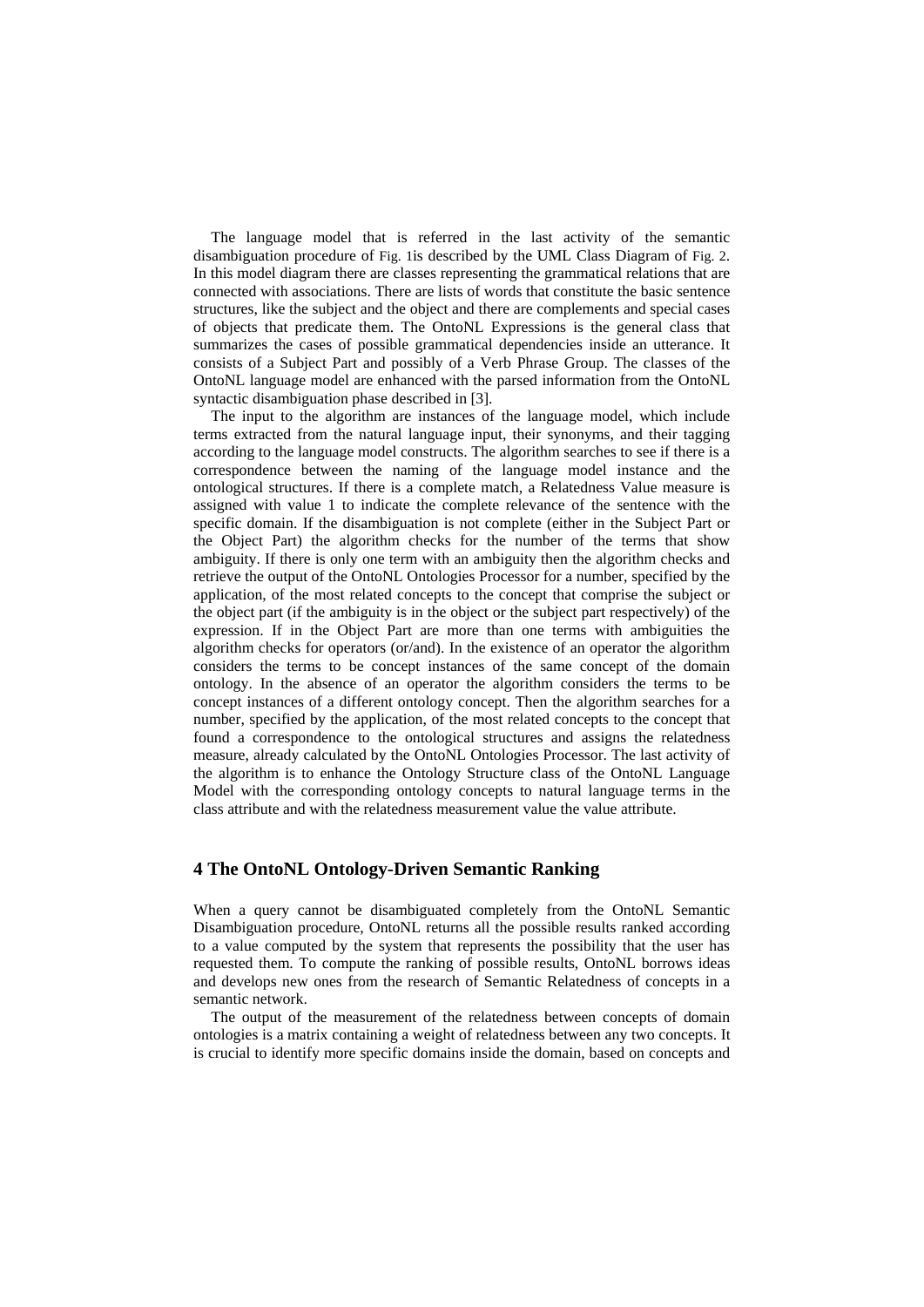relationships of those concepts. Consider an  $n^{th}$  row in this matrix and a function  $F_n(i)$ which takes the  $n<sup>th</sup>$  row and returns the set of the largest values. Then this function defines a local association cluster around the concept  $C<sub>n</sub>$ . The clustering has the effect of reducing the size of a domain by creating groups of more specific information from one or more ontologies to search for semantic information.

The relatedness is also a metric that depends on the semantic relations defined by properties in OWL. Properties can be used to state relationships between individuals (named **ObjectProperties**) or from individuals to data values (named **DatatypeProperties**). Based on the semantic relations when we detect that a source concept-class is related via an **ObjectProperty** with the target concept, the relatedness value is 1 independently from their commonality or common senses or conceptual distance.

The algorithm also takes into account the semantic relation of **EquivalentClass**. The EquivalentClass of the source class has a **similarity (not relatedness) value 1**  with the source class in order to also consider the relatedness measurement value of the equivalent class with the remaining classes of the Ontology.

The **commonality** depends on the amount of the common information two concepts share. We cannot use commonality like it was used by Resnik [[9\]](#page-14-5) when we consider domain ontologies other than WordNet because there are no senses to count the frequency of a word. We can accept partly that the distance from the most specific common subsumer of the two concepts is a criterion that must be taken into account but we have also to consider the number of common relations. We do need to keep the measure asymmetric so it will depend on the reference concept of which the relatedness to another concept we calculate. The measure that we developed has two factors: The position of the concepts relatively to the position of their most specific common subsumer (how far is their common root node) and the relativity of their properties (OWL ObjectProperties):

To measure the relativity of the properties of any two concepts we first count the number of the common properties that the two concepts share.

$$
rel_{C_1}(c_1, c_2) = \frac{\sum_{i=1}^{n} p_{i12}}{\sum_{i=1}^{n} p_{i1}}.
$$
 (1)

The value  $p_{ij}$  represents the fact that concept  $c_l$  is related to concept  $c_i$ . The value  $p_{i12}$  represents the fact that both concepts  $c_1$  and  $c_2$  are related to concept  $c_i$ . This measure takes into account that concepts share more common properties with other concepts that relate.

We then count the number of the common properties the two concepts share that are **inverseOf** properties:

$$
rel_{C_2}(c_1, c_2) = \frac{\sum_{i=1}^{n} p_{inv12}}{\sum_{i=1}^{n} p_{i12}}.
$$
 (2)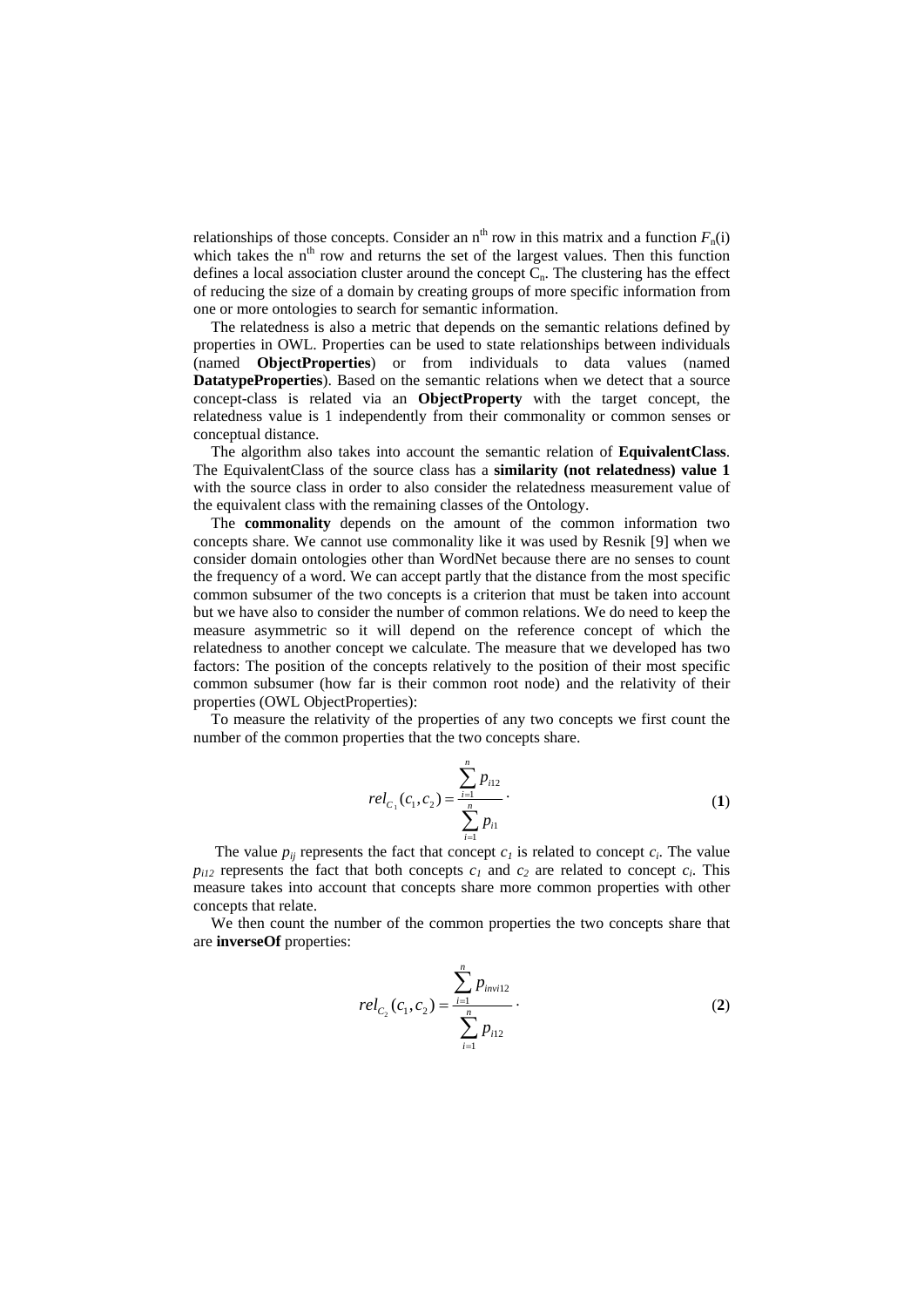where the  $p_{\text{invil2}}$  represents the fact that both concepts are inversely related.

The motivation to measure the common **inverseOf** properties is to release the relatedness measure from the similarity dimension. If we only counted the common **ObjectProperties** then we would assign a great value of relatedness between siblings (subclasses with common superclass) which are similar but not semantically related as the OntoNL Framework defines.

The measures  $rel_{C_1}$  and  $rel_{C_2}$  are combined with relative weights that show the relative importance of these two factors (*f* values):

$$
\forall f_1 \ge f_2, f_2 > 0, f_1 + f_2 = 1:
$$
  
\n
$$
rel_{prop}(c_1, c_2) = (f_1 \times \frac{\sum_{i=1}^{n} p_{ijk}}{\sum_{i=1}^{n} p_{ij}}) + (f_2 \times \frac{\sum_{i=1}^{n} p_{invijk}}{\sum_{i=1}^{n} p_{ijk}}),
$$
\n(3)

The factors  $f_1$  and  $f_2$  in general depend on the ontologies used, and we assume that they are experimentally determined for a given ontology. A systematic algorithm for the quantification of the factors is ongoing.

The **conceptual distance measure** is based on two factors; the path distance and the specificity. The **specificity** of the concepts is based on their position in the ontology (the leaf nodes are the most specific concepts in the hierarchy). The path distance counts the edges in the minimal path of edges from a concept to another. Within one conceptual domain, the relatedness of a concept  $(C_1)$  to another concept  $(C<sub>2</sub>)$  is defined by how closely they are related in the hierarchy, i.e., their structural relations (IS-A relation). In the OntoNL, the IS-A relations are implemented through the rdfs:subClassOf syntax of OWL. The parameter that differentiates our measure from the classic measures of distance counting is the change of direction that is combined with the specificity factor. We claim that when the change of direction (from superclassing to subclassing) is close to the initial concept- $c_1$  (that is the **subject** of the natural language expression) of the pair we test the relatedness; the two concepts are more related. When the direction of the path changes far from the first concept then the semantics change quite as well (more specialization). Also we take into account the place of the concepts in the hierarchy. The terms located higher in the hierarchy have higher values of relatedness than located terms lower in the hierarchy.

The value of distance can be measured with the following measure

$$
pathDist(c_1, c_2) = \frac{d_{C1} + d_{C2}}{2*D} \in (0,1].
$$
\n(4)

where  $d_{C_1}$  is the number of edges to go from the concept 1 to the closer common superconcept (subsumer) and  $d_2$  the number of edges to go from the concept 2 to the closer common superconcept (subsumer). With D we count the maximum depth of the ontology. The OntoNL disambiguation algorithm uses the relatedness of concepts of the domain ontologies and not the similarity, so the measure excludes the cases were  $d_{C1} = 0$  and  $d_{C1} + d_{C2} = 2$ . So, the path distance measure becomes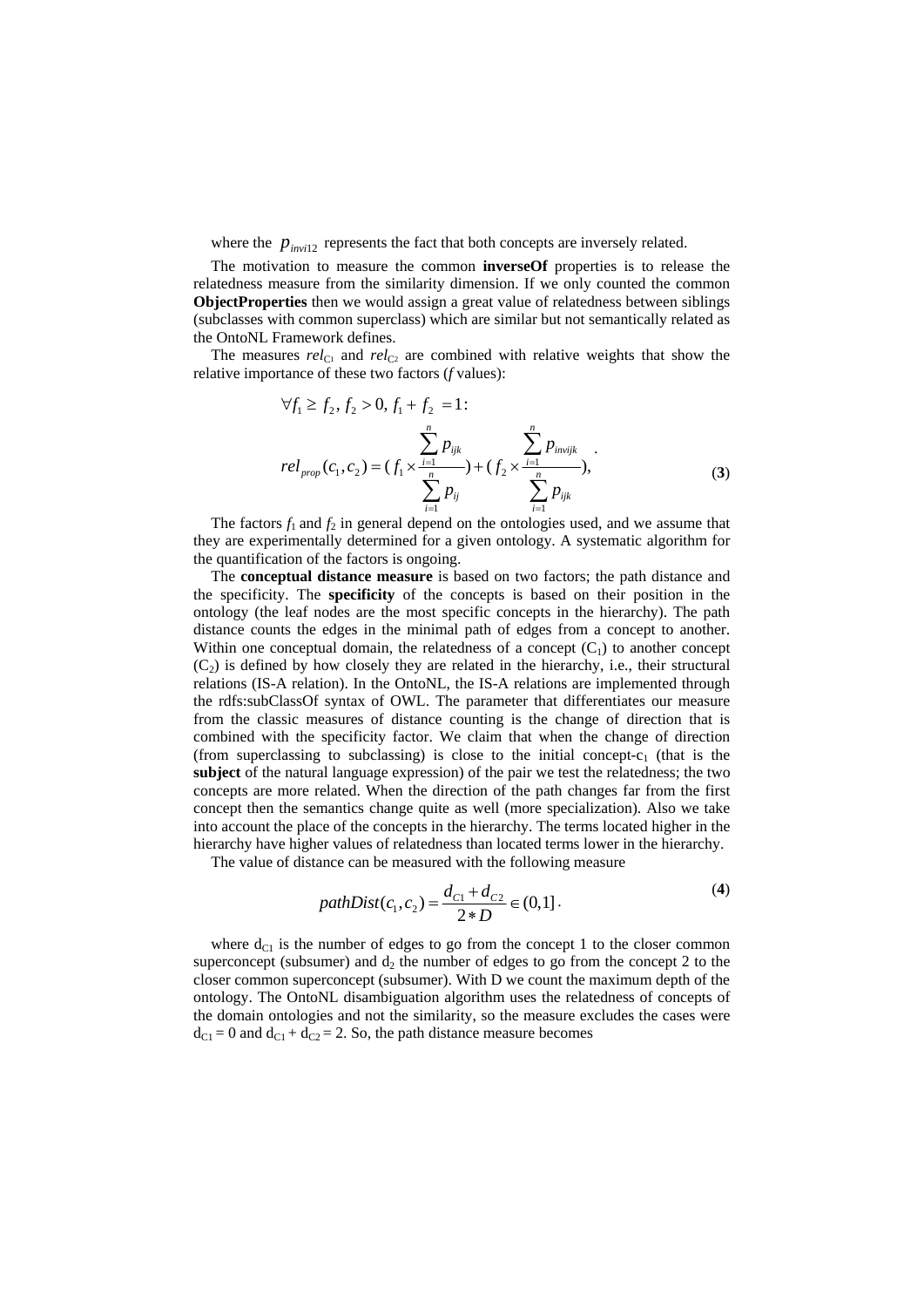$$
\forall d_{C1} \ge 1, d_{C2} \ge 1, d_{C1} + d_{C2} > 2 : pathDist(c_1, c_2) = \frac{d_{C1} + d_{C2}}{2*D} \in (0,1].
$$
 (5)

We need a factor to determine the specificity of the concepts inside the ontology. As we have already stated is the value of  $d_{C1}$  is close to the value of  $(d_{C1}+d_{C2})/2$  then the relatedness must be decreased, because the initial concept  $c_1$  is specialized a lot in comparison with the subsumer concept.

$$
w1_{spec_{ci}} = \begin{cases}\n-\log \frac{2 \times d_1}{d_1 + d_2} \in (0,1], \text{ if } d_1 < \frac{d_1 + d_2}{2} \\
0, & \text{ if } d_1 \ge \frac{d_1 + d_2}{2}\n\end{cases}
$$
\n(6)

We, also use a method of counting the specialization of the concept –  $c_1$  based on the object properties of the subsumer (root OWL Class), by the factor:

$$
spec_{C1} = \frac{\#ObjP_{C1} - \#ObjP_S}{\#ObjP_S} \in [0, \infty).
$$
\n(7)

were ObjP<sub>C1</sub> is the number of Object Properties of the concept c<sub>1</sub> and ObjP<sub>S</sub> is the number of ObjectProperties of the subsumer concept. If the factor becomes 1 or greater then the specialization is so big that we cannot count the relatedness based on the specificity. The range of the spec<sub>C1</sub> is  $[0, \infty)$ . To limit the range in  $[0, 1]$  we need to restrict the number of ObjectProperties of the concept  $c_1$ . We normalize the factor and we subtract it from 1, with the restriction that the number of the ObjectProperties of the concept –  $c_1$  is at most 10 times the number of the ObjectProperties of the subsumer.

$$
\forall \#Obj P_{C1} \le 10 \times \#Obj P_{S} : w2_{spec_{C1}} = 1 - \log \frac{\#Obj P_{C1}}{\#Obj P_{S}} \in [0,1].
$$
 (8)

The conceptual distance measure then becomes

$$
rel_{CD} = (w1_{specC1} + w2_{specC1} + 1 - pathDist(c_1, c_2)) / 3.
$$
 (9)

The **amount of related senses measure** is a measure that concerns the domain ontology and the WordNet Ontology. From the WordNet Ontology we exploit the noun glosses. Glosses are descriptions of a word's sense and it consists of a descriptive part and an example of use case. From the domain ontologies we exploit the concept descriptions that are expressed in the  $\langle$ owl:label $\rangle$  and  $\langle$ owl:comment $\rangle$ constructs. The measure is based on sets of each concept that contain synonyms and nouns extracted from the descriptive part of the glosses of each concept:

$$
rel_{RS}(c_1, c_2) = \frac{|S_1 \cap S_2|}{|S_1 \cap S_2| + |S_1 \setminus S_2|}.
$$
\n(10)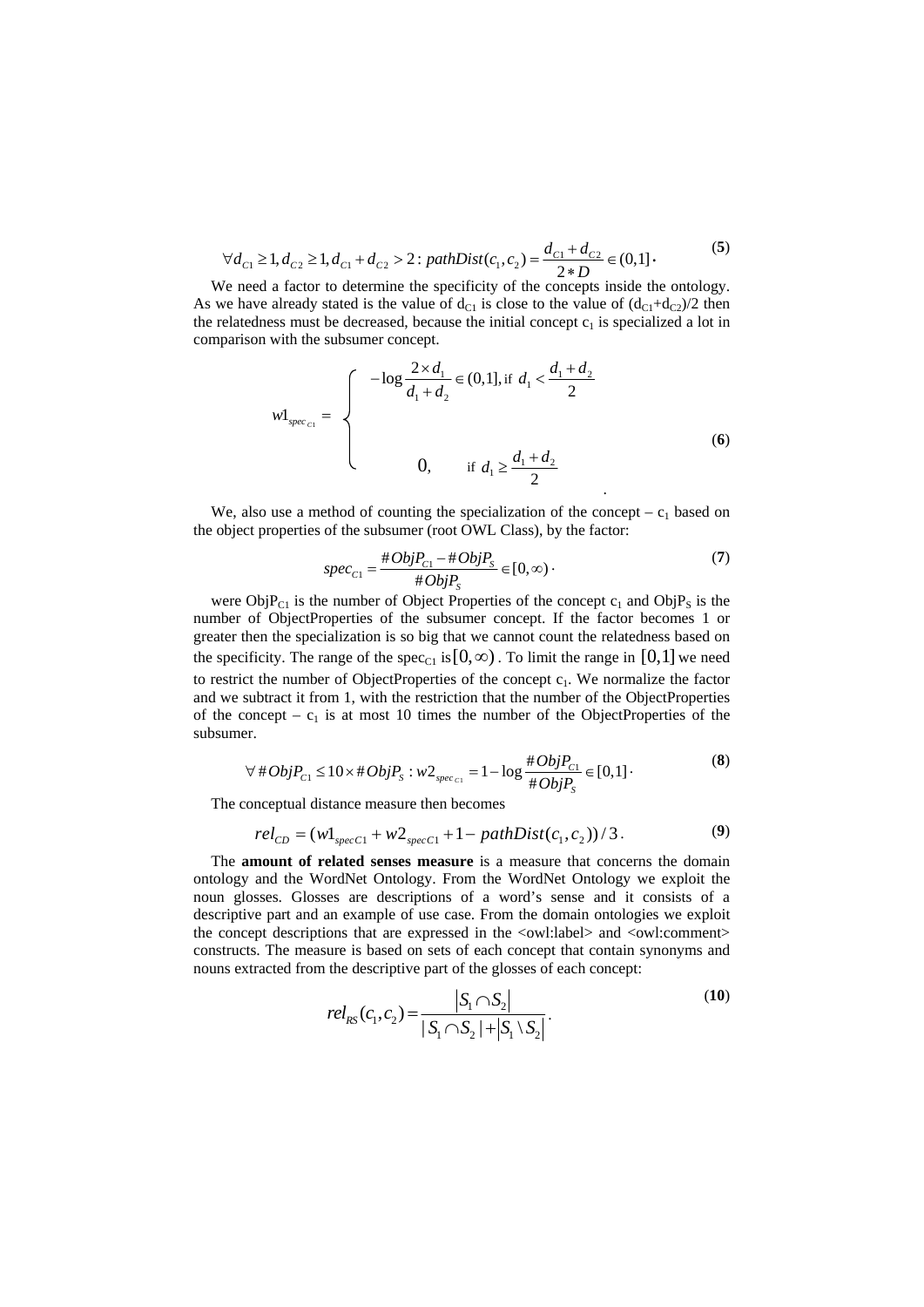were  $S_1$  is the description set of senses for concept  $C_1$  and  $S_2$  the description set of senses for concept  $C_2$ .

The overall relatedness measure is the following:

$$
\forall w_1 + w_2 + w_3 = 1, (w_1, w_2, w_3) > 0,
$$
  
\n
$$
rel_{PROP}(c_1, c_2), rel_{CD}(c_1, c_2), rel_{RS}(c_1, c_2) \in [0, 1]:
$$
  
\n
$$
rel_{OntoNL} = w_1 \times rel_{PROP} + w_2 \times rel_{CD} + w_3 \times rel_{RS}.
$$
\n(11)

The three factors  $w_1$ ,  $w_2$  and  $w_3$ , can help of choosing which parameter can better express the semantic relatedness. We test the values of the factors in the evaluation section.

The measure is applied in all concepts of the ontology in the preprocessing phase and constructs a NxN matrix, were N is the total number of concepts, with the relatedness values of each concept with all the other concepts inside the disambiguation ontology.

#### **5 Representation of Natural Language Interactions**

After the syntactic and semantic disambiguation, we have concluded to the subject of the query, specialized by additional description that forms the object part or possible object parts of the query. We need a formal way to represent the query, a standardized query language that will meet the specification of the ontology language (OWL) and will be easily mapped to various forms of repository constructions. Although we could in principle use an internal representation of the preprocessed NL interactions, we opted to use a representation that is near to the languages used in the Semantic Web, so that when the repository is based on OWL or RDF to be able to directly use it to access the repository. We choose SPARQL as the query language to represent the natural language queries since SPARQL is defined in terms of the W3C's RDF data model and will work for any data source that can be mapped into RDF.

To provide an automatic construction of SPARQL queries we need at any point to define the path that leads from the subject part to the object part of the natural language expression by taking into account the constraints that are declared from the keywords and the relatedness value between the related classes of the ontology. The path connecting the classes directed from the user expression is given by an algorithm solving the problem:

Given a connected graph  $G = (V,E)$ , a weight d:E->R+ and a fixed vertex s in V, find a optimized path from s to each vertex v in V. The optimized path is determined by the highest normalized sum value of the weights of the related concepts.

In the OntoNL Framework the edges linking the classes of the ontology graph are the objectProperties of the OWL syntax and the weight values are specified by the relatedness measure calculation described earlier in this chapter.

The general algorithm of the OntoNL query representation of domain-ontology disambiguated natural language expression in SPARQL is shown in [Fig. 3:](#page-11-0)

```
Program String SPARQLRepr (List, List, DoubleList) 
  List subjOper, objOper, Values, OptPath;
```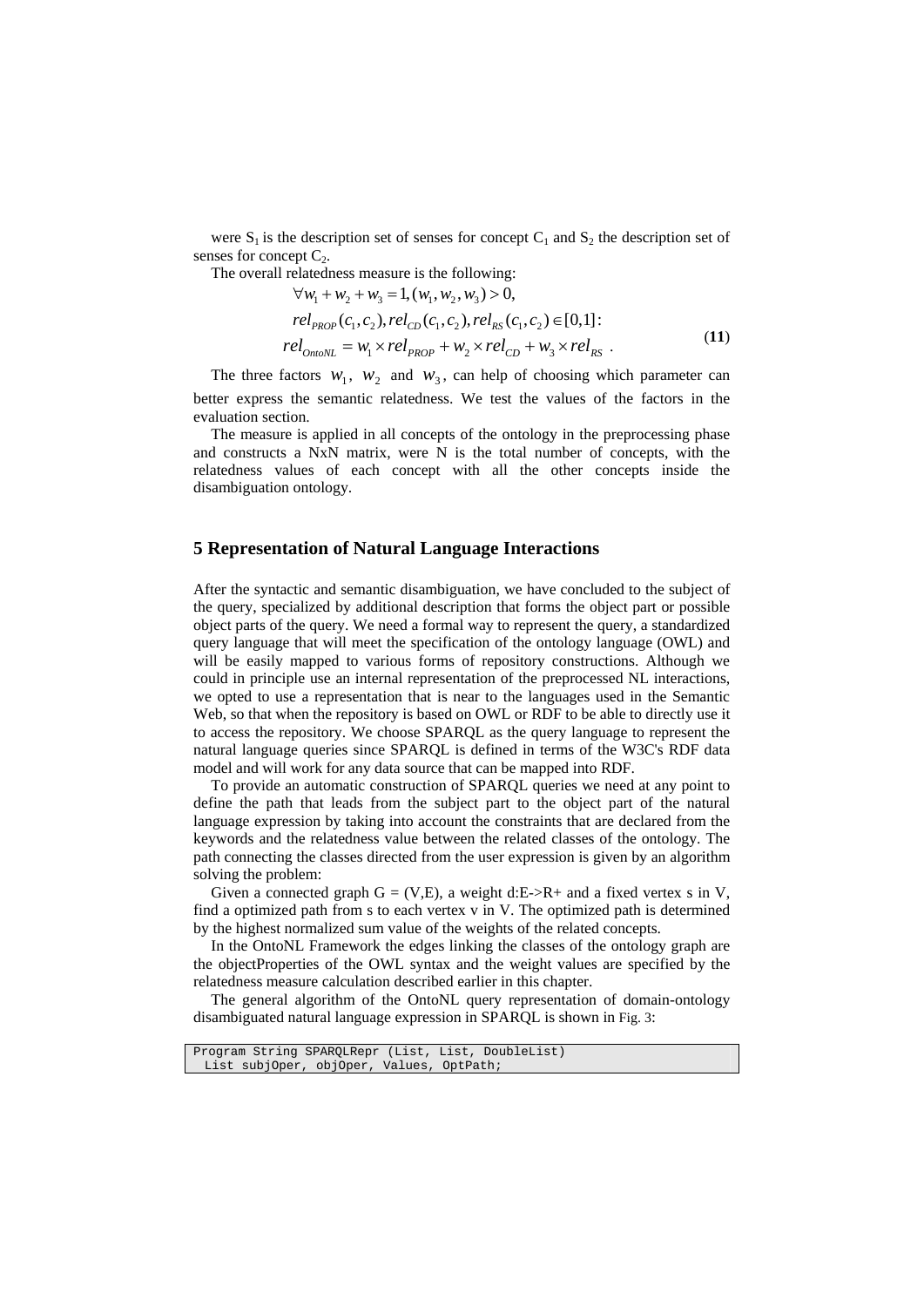```
 Double relVal; 
  DoubleList SemRelMeas, ListNLStoOnto, ListNLOtoOnto; 
 String Query, QueryTemplate, OntoSubjTerm, OntoObjTerm, value, value1, 
 value2, val1, val2; 
Begin 
QueryTemplate=" PREFIX ins:<ontology_path> SELECT ?OntoSubjTermIDs WHERE 
{?OntoSubjTermIDs rdf:type ?OntoSubjTerm ." 
If ListNLOtoOnto.size()=0 && subjOper.size()=0 
  OntoSubjTerm = ListNLStoOnto.get(term) 
  Query = QueryTemplate + "}"; 
ElseIf ListNLOtoOnto.size()=0 && subjOper.size()!=0 
  For all terms i of ListNLStoOnto 
  OntoSubjTerm(i) = ListNLStoOnto.getTerm(i) 
  Query = QueryTemplate + "}"; 
Else 
  relVal = ListNLOtoOnto.get(relatedness value) 
  value = Values.get(not_Disambiguated_Term) 
  If objOper.size()=0 && relVal=1 
    OntoObjTerm = ListNLOtoOnto.get(term) 
    Query = QueryTemplate + 
    "{{?OntoSubjTerm ins:hasObjPropTo ?OntoObjTerm . " 
    "?OntoObjTerm ins:hasDataProp "value"}" 
  ElseIf objOper.size()=0 && relVal!=1 
    OntoObjTerm = ListNLOtoOnto.get(term) 
    OptPath = findOptPath(OntoSubjTerm, OntoObjTerm) 
    Query = QueryTemplate + " 
    For all ObjProperties of OptPath 
    "{{?OntoSubjTerm ins:OptPath.get(hasObjProp) ?OntoObjTerm . " 
    "?OntoObjTerm ins:hasDataProp "value"}" 
  Else 
    For all terms of OntoObjTerm 
     OntoObjTerm = ListNLOtoOnto.get(term) 
    If Values.size() = 1 
     If relVal=1 
       Query = QueryTemplate + 
        "{{?OntoSubjTerm ins:hasObjPropTo ?OntoObjTerm1." 
       "?OntoObjTerm1 ins:hasDataProp ?val1}UNION" 
       "{{?OntoSubjTerm ins:hasObjPropo ?OntoObjTerm2." 
       "?OntoObjTerm2 ins:hasDataProp ?val2}" 
      "FILTER('val1 = "value" || ?val2 = "value")" Else 
       Query = QueryTemplate + 
      For all ObjProperties of OptPath
       "{{?OntoSubjTerm ins:Opt.get(hasObjProp) ?First_Rel_Class ." 
       "?First_Rel_Class ins:hasDataProp ?val1} UNION" 
       "{{?OntoSubjTerm ins: OptPath.get(hasObjProp) ?Sec_Rel_Class." 
       "?Sec_Rel_Class ins:hasDataProp ?val2}" 
      "FILTER('val1 = "value" || ?val2 = "value")" Else 
     For all terms of Values 
       If relVal=1 
        Query = QueryTemplate +" 
          "{{?OntoSubjTerm ins:hasObjPropTo ?First_Rel_Class." 
         "?First_Rel_Class ins:hasDataProp "value1"}UNION" 
       "{{?OntoSubjTerm ins:hasObjPropTo ?Sec_Rel_Class." 
       "?Sec_Rel_Class ins:hasDataProp "value2"}" 
     Else 
       Query = QueryTemplate +" 
       For all ObjProperties of OptiPath 
        "{{?OntoSubjTerm ins: OptPath.get(hasObjProp) ?First_Rel_Class."
```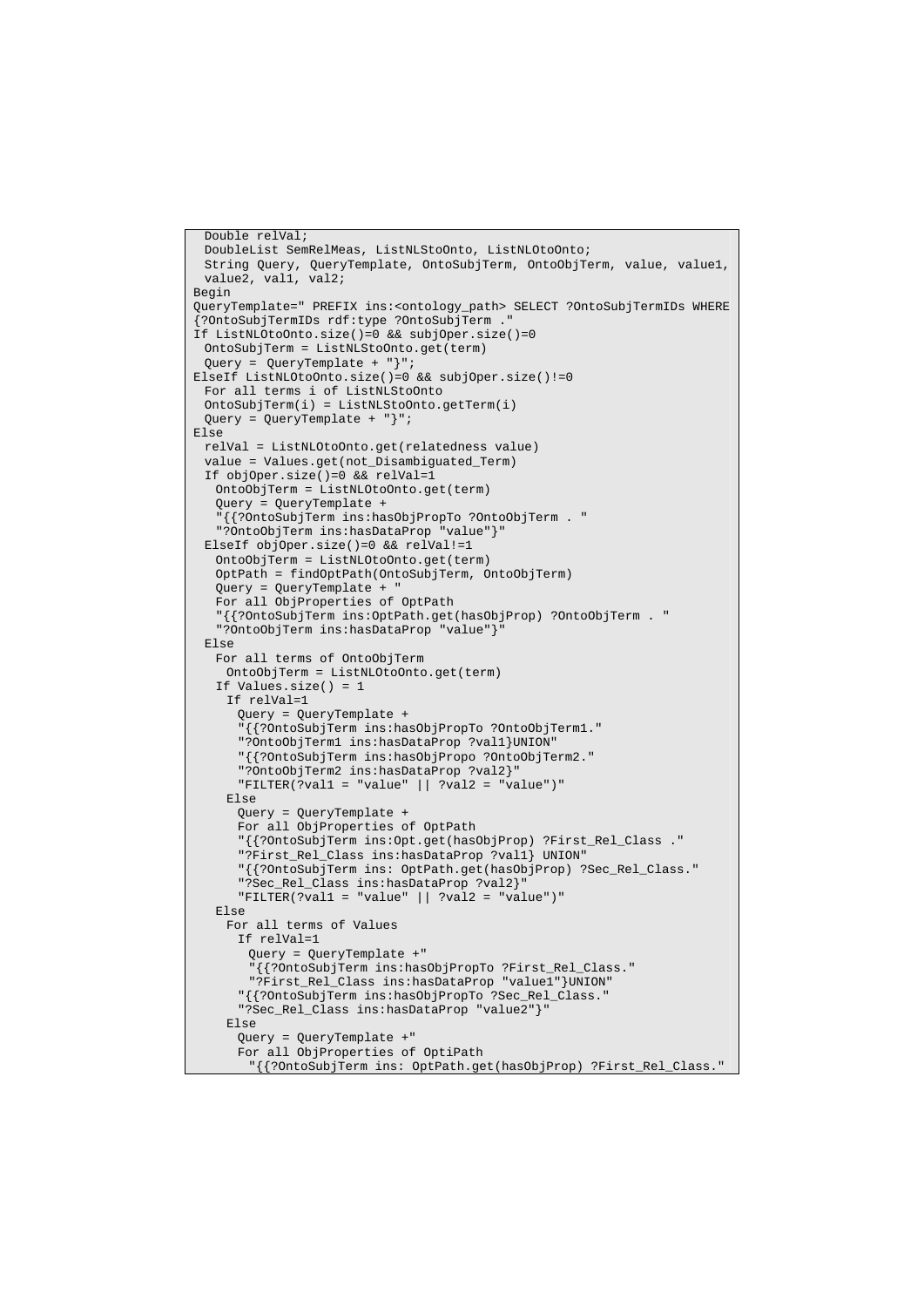```
 "?First_Rel_Class ins:hasDataProp "value1"}UNION" 
        "{{?OntoSubjTerm ins: OptPath.get(hasObjProp) ?Sec_Rel_Class." 
        "?Sec_Rel_Class ins:hasDataProp "value2"}" 
End
```
<span id="page-11-0"></span>**Fig. 3.** The OntoNL query representation of domain-ontology disambiguated natural language expression in SPARQL

# **6 Evaluation**

A complete evaluation framework has been designed. Such a framework takes into account a large number of parameters regarding the characteristics of the ontologies involved and the types of users.

Our objective so far was to integrate all the components involved, to test interoperability, to integrate with a knowledge repository and to experiment with the performance of the disambiguation component. The integration among the components is complete and serves all the needs currently anticipated. A complete scenario utilizing all the components of the system with semantic MPEG-7 descriptions of soccer games which utilize an extensive soccer ontology [\[10](#page-14-11)] was tested successfully.

We have focused now our attention to the performance experimentation in a generic way utilizing readily available ontologies in the web, not carefully constructed by hand ontologies. Our objective was to analyze the semantic disambiguation process, to see if it works satisfactorily, and which components can be improved with different algorithms.

To assess our relatedness measure's usefulness, we needed to evaluate it against a "gold standard" of object relatedness. To that end we designed a detailed experiment in which human subjects were asked to assess the relatedness between two objects. As Budanitsky and Hirst [\[1](#page-14-4)] found in a study comparing WordNet similarity measures human judgments give the best assessments of the "goodness" of a measure.

We have obtained relatedness judgments from 20 human subjects, 10 from the computer science field that had knowledge of the domain ontologies and 10 from the liberal arts field, that were used for the evaluation, for 25 pairs of concepts that we meet in 3 OWL domain ontologies freely available on the web, for the domains of **soccer**, **wine** and **people with pets**. The pairs ranged from "highly related" to "semantically unrelated", and the subjects were asked to rate them, on the scale of 0.0 to 1.0, according to their "relatedness of meaning". After calculating the mean ratings from the experiments on the concept pairs produced by the human ratings and the ratings the equations 3, 4, 10 and 11 produced for the three ontologies, we present the absolute values of the coefficients of correlation between the ratings in **[Table 1](#page-12-0)**. We also present in this table, the overall satisfaction of the users after presenting them the results of the OntoNL Semantic Ranking procedure for the pairs of concepts used for the experimentation. The users were showed the semantically related concepts to the source-initial concept accompanied with the value of relatedness and the users could evaluate if the ranking was correct to their sense of the domain.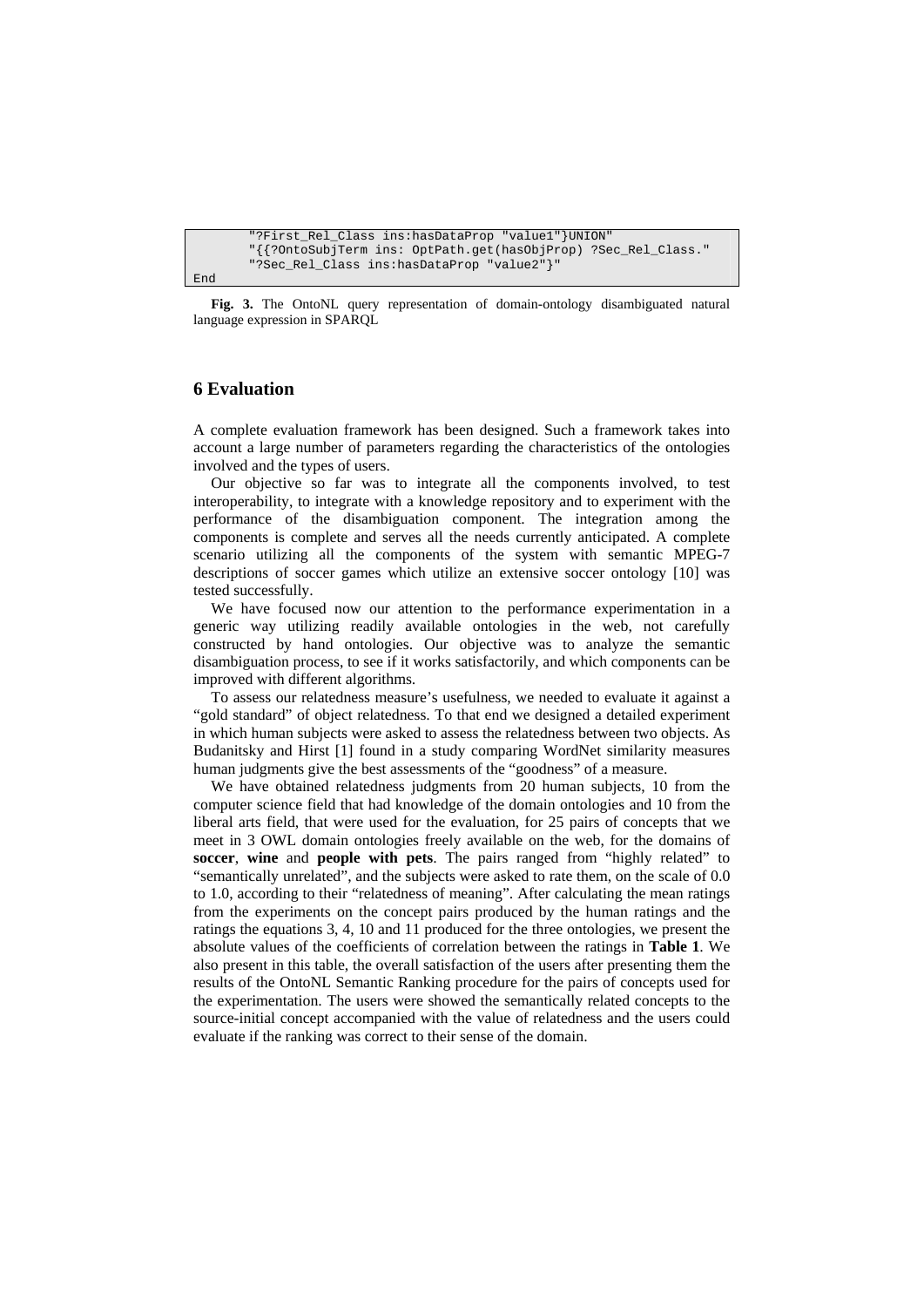We have observed that the ratings from human subjects that come from the liberal arts field were closer to the ratings from the Properties sub-measure ( $rel_{PROP}$ ) and the Related Senses sub-measure (rel $_{RS}$ ). On the contrary, the human subjects that were aware of the structures of the tested domain ontologies (from the Computer Science field) came closer to the ratings from the Conceptual Distance sub-measure (rel<sub>CD</sub>) and to the ratings from the Properties sub-measure (rel<sub>PROP</sub>). The impact of each of the sub-measures expressed by the factors  $w_1$ ,  $w_2$  and  $w_3$  of the eq. 11 can generally be tuned after experimentation of each specific application in a particular domain, that is expressed by an OWL domain ontology.

The values of the factors  $f_1$  (for  $rel_{C1}$ ),  $f_2$  (for  $rel_{C2}$ ) of equation 3, w1(for  $rel_{PROP}$ ), w2 (for  $rel_{RS}$ ) and w3 (for  $rel_{CD}$ ) of equation 11 are shown in **[Table 2](#page-12-1)**. The experimentation pointed to some first conclusions that are the basis for the relative weights value calculation algorithm extraction. The parameters that we take into account are described next but are not limited to them since the evaluation tests and the methodology for the relative weights values extraction are ongoing:

<span id="page-12-0"></span>**Table 1:** The values of the coefficients of correlation between human ratings of relatedness and four computational measures; the three submeasures that constitute the OntoNL Semantic Relatedness Measure and the overall OntoNL measure with relative weights of Table 2

| Measure               | <b>Humans</b><br>LibArts Field |       |       | Humans<br>CompSc Field |       |       | <b>User Satisfaction</b><br>over Ranking (%) |      |           |
|-----------------------|--------------------------------|-------|-------|------------------------|-------|-------|----------------------------------------------|------|-----------|
| Ontology              | Soccer                         | Wine  | PP    | Soccer                 | Wine  | PP    | Soccer                                       | Wine | <b>PP</b> |
| $rel_{RS}$            | 0.938                          | 0.967 | 0.953 | 0.908                  | 0.925 | 0.917 | 80%                                          | 85%  | 83%       |
| $rel_{CD}$            | 0.935                          | 0.947 | 0.927 | 0.929                  | 0.961 | 0.982 | 82%                                          | 90%  | 89%       |
| rel <sub>PROP</sub>   | 0.964                          | 0.948 | 0.954 | 0.945                  | 0.943 | 0.963 | 87%                                          | 85%  | 89%       |
| $rel_{\text{OntoNL}}$ | 0.978                          | 0.981 | 0.969 | 0.968                  | 0.972 | 0,987 | 92%                                          | 95%  | 93%       |

<span id="page-12-1"></span>**Table 2:** The values of the relative weights f1 and f2 of eq. 3 and w1 (for  $rel_{PROP}$ ), w2 (for  $rel_{RS}$ ) and w3 (for  $rel_{CD}$ ) of eq. 11 for each one of the ontologies used for the specific experimentation.

| Ontology  |     | rel <sub>PROP</sub> | rel <sub>OntoNL</sub> |     |      |
|-----------|-----|---------------------|-----------------------|-----|------|
|           |     | 12                  | $W_1$                 | w,  | w2   |
| Soccer    | 0.5 | 0.5                 |                       |     | 0.2  |
| Wine      | 0.8 | 0,2                 | 0.25                  | 0.2 | 0,55 |
| $P'_{n}P$ | 0.8 | 0.2                 | 0.45                  |     | 0.35 |

**The language the ontology uses for its terminology.** When ontologies are used directly from their source (web) a major factor of the *rel<sub>RS</sub>* parameter's performance is the names that are used to describe the ontologies. If the names for the concepts and the logical relationships among the concepts used are near the "natural language" names the performance of the system is significantly better.

**The number of the properties over the concepts.** When the concepts of the ontology have a number of properties that specialize them over other concepts (the semantic network has a significantly greater number of edges over nodes) then the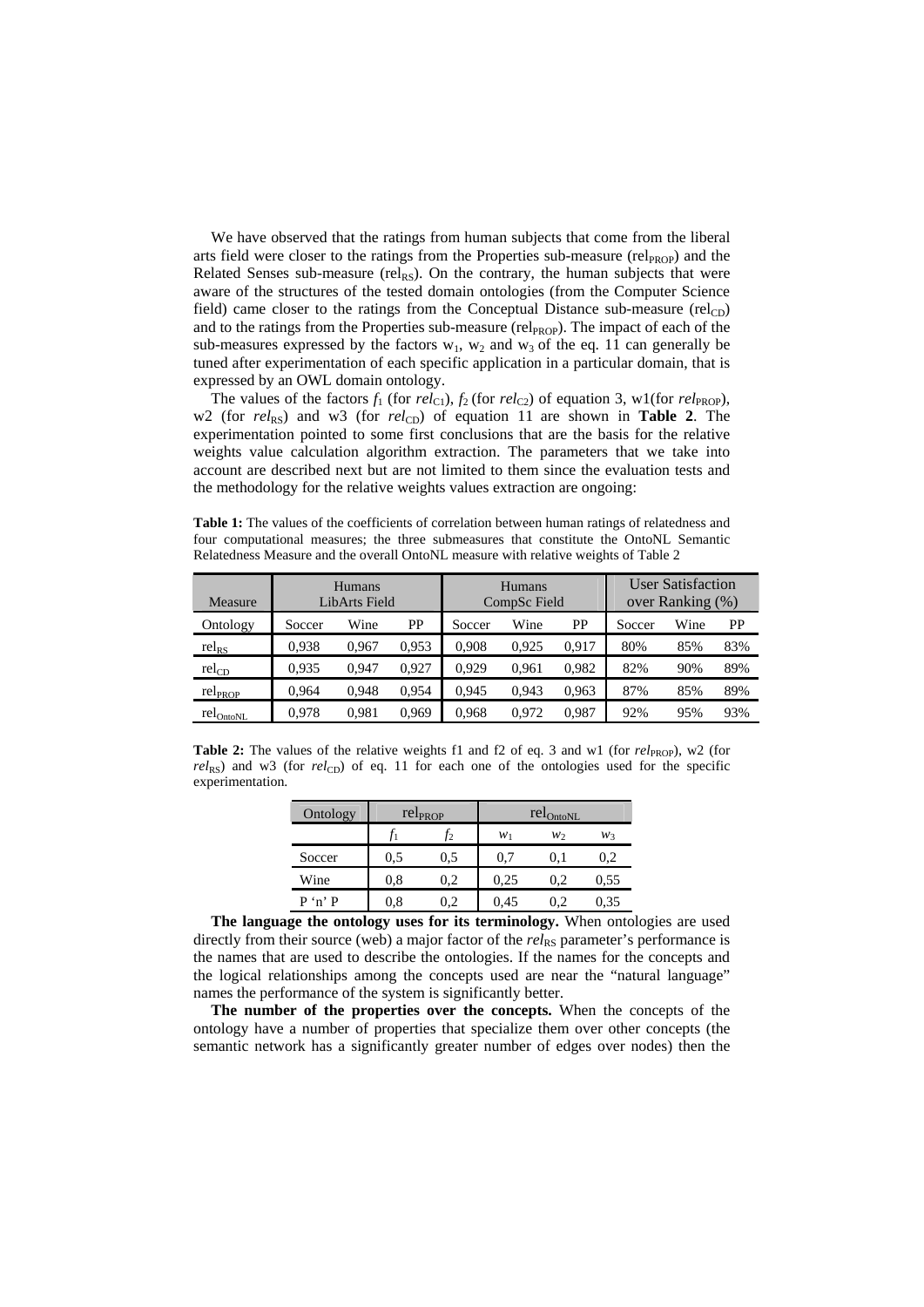parameter *rel*<sub>PROP</sub> can participate with a great value of influence in the overall OntoNL semantic relatedness measure calculation.

**The depth of the domain ontology.** When the ontology is of a great depth then the conceptual distance needs to be assigned with a big relative weight because the information loss is significant over the inheritance.

To summarize the observations over the experimentations, the application of the semantic relatedness measure on a number of OWL ontologies produced some first conclusions. We have observed that when ontologies are used directly from their source (web) a major factor in the performance of the natural language interaction system is the names that are used to describe the ontologies. If the names for the concepts and the logical relationships among the concepts used are near the "natural language" names the performance of the system is significantly better. This may imply that for ontologies that do not utilize "natural language" names for their concepts and relationships we have to provide a mapping to more natural language expressed ontologies. Alternatively, algorithms for automatic mappings should also be investigated.

When the concepts of the ontology have a great number of properties that specialize them over other concepts, like in the 'Soccer' Ontology then if the parameter *rel*<sub>PROP</sub> takes a great weight of influence in the overall OntoNL measure, the user satisfaction over the OntoNL Semantic Ranking procedure increases up to almost 10% of the average satisfaction using the three parameters of the measure individually.

Also, the conceptual distance is a measure that has a great influence if the ontology depth is big because this means that there are several paths that lead from the source concept (that is the subject part of a natural language expression) to the target concept (that is the object part of a natural language expression). This observation was applied in the evaluation of the measure over the 'Soccer' and the 'People with Pets' Ontologies and produced very good results.

#### **7 Conclusions**

We have presented the OntoNL ontology-driven semantic ranking methodology for ontology concepts used for natural language disambiguation. The methodology uses domain specific ontologies for the semantic disambiguation. The ontologies are processed offline to identify the strength of the relatedness between the concepts. Strongly related concepts lead to higher ranked pairs of results during disambiguation. The disambiguation procedure is automatic and quite promising, since it is linguistically as complete as possible in an automatic environment [\[3](#page-14-0)] and it is enhanced with information based on the domain that the request refers to. It is easily reusable in many domains since the only restrictions are the used language (English) and OWL as the standard language for representing ontologies of a specific domain.

The OntoNL semantic ranking methodology depends on the OntoNL semantic relatedness measure for OWL domain ontologies. The measure is based on commonality of two concepts, the related senses that may share, their conceptual